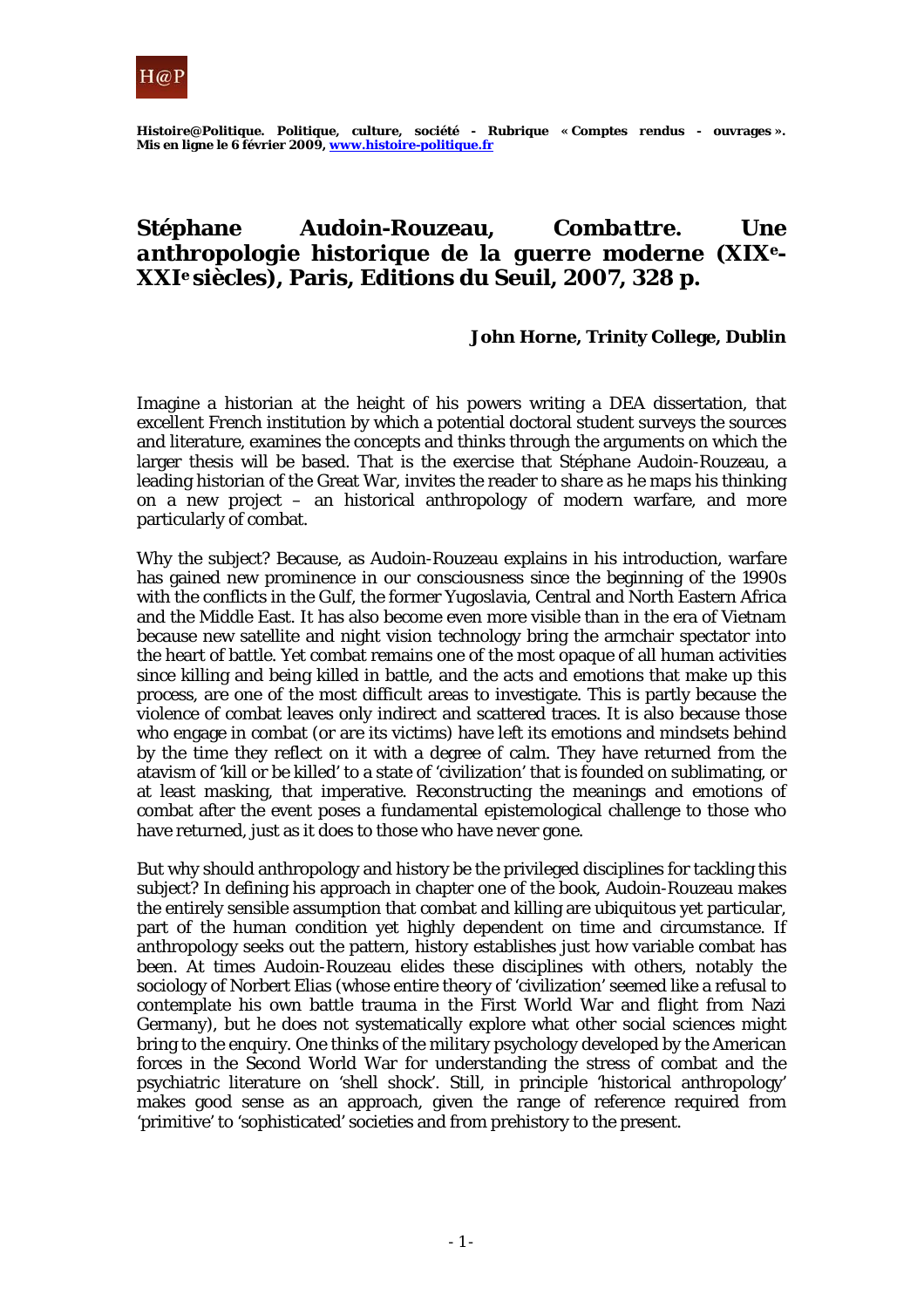

*Histoire@Politique. Politique, culture, société -* **Rubrique « Comptes rendus - ouvrages ». Mis en ligne le 6 février 2009, www.histoire-politique.fr**

In chapter two, however, Audoin-Rouzeau finds that performance fails to live up to promise as he reviews the secondary literature. Observing that anthropologists have had little to say by virtue of their fieldwork on the place of combat in the indigenous societies that were their principal domain of study for much of the 20<sup>th</sup> century, he scours the accounts of both anthropologists and historians who were themselves caught up in modern warfare to see if they brought their disciplinary insights to bear on their own experiences. The results, while making fascinating reading, are thin. The British anthropologists Evans Pritchard and Edmund Leach drew on their anthropological knowledge when recruiting indigenous peoples (in Sudan and Burma respectively) to fight in the Second World War, but at best made elliptical reference to the experience subsequently and did not turn it into a subject of study. Of the historians under consideration (Marc Bloch, Pierre Renouvin, Richard Tawney), only Tawney directly addressed combat in a remarkable essay, 'The Attack', that he published within a month of participating in the disastrous first day of the Battle of the Somme in 1916, in which he reflected on the 'savage paleolithic' in every man. [1](#page-1-0)

Having concluded that the very silence on combat by participant historians and anthropologists demonstrates the difficulty of turning something so personal and brutal into a dispassionate social analysis, Audoin-Rouzeau, in his third chapter, asks whether it is possible for the historian to develop an anthropological perspective on combat by using existing studies of warfare. Again, the results are mixed. A useful measuring stick is provided by those anthropologists who have pointed out that 'primitive warfare' is capable of being conducted efficiently and with extreme violence, going as far as total extermination in the case of New Guinea tribes. Nonetheless, Audoin-Rouzeau concludes that by and large anthropologists have chosen to look the other way when faced with combat, whereas at least some historians have seen fit to make it their subject. While critical of Victor Hanson's view that since classical Greece combat by massed ranks of men has constituted a 'western way of warfare' (on the grounds that this has coexisted with a host of other forms of combat), he finds the most developed reflections on battle in the work of historians such as John Keegan, who understand that warfare is an activity with its own cultural frame of reference, or of journalists such as Jean Hazfeld on the Rwandan genocide, who see how profoundly the violence of combat turns on the construction of the figure of the enemy – a crucial point when women and children enter the killing fields with massacres and genocide.

The results of this feasibility study ('leçon d'attente') lead Audoin-Rouzeau to his final chapter and the real originality of his book. In the absence of anything better than hints and suggestions in the existing literature, there is nothing for it but to invent the historical anthropology of combat by starting the job himself. This he does by considering what a study of the body in modern warfare might look like. Ideas tumble out. Landscapes of battle suggest ecologies of warfare, in which the trench lines and shell holes of the Great War point to the horizontality that ended the vertical stance of three hundred years of offensive warfare, while the forests of Bielorussia testify to the conditions of guerrilla combat. Uniforms, drill and military training are means of acclimatizing soldiers to changing battlefields but also produce an aesthetics of

l

<span id="page-1-0"></span><sup>&</sup>lt;sup>1</sup> 'The Attack', *The Westminster Gazette*, August 1916.